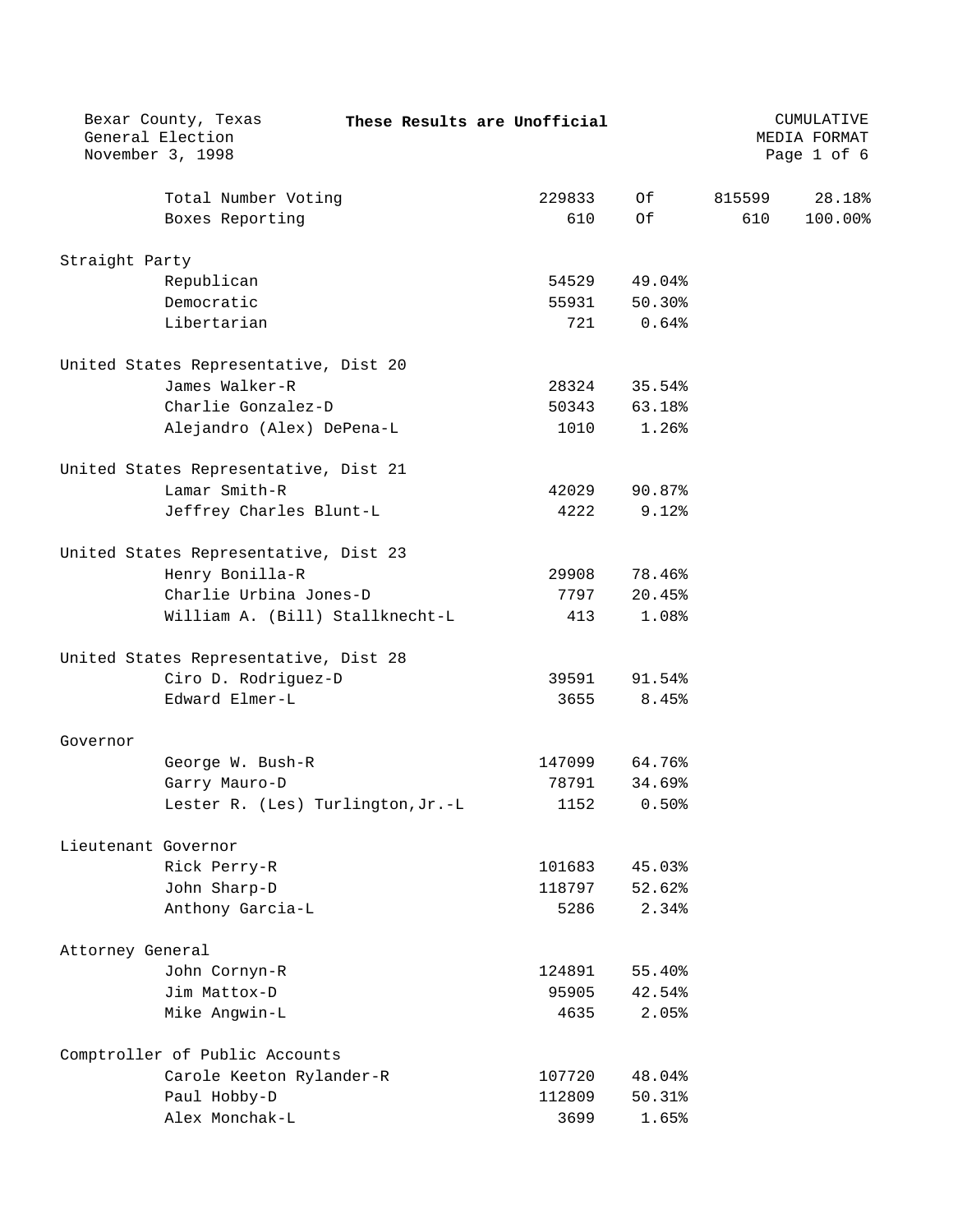| Bexar County, Texas<br>These Results are Unofficial<br>General Election<br>November 3, 1998 |        |              | CUMULATIVE<br>MEDIA FORMAT<br>Page 2 of 6 |
|---------------------------------------------------------------------------------------------|--------|--------------|-------------------------------------------|
| Commissioner of the General Land Office                                                     |        |              |                                           |
| David Dewhurst-R                                                                            | 119417 | 53.80%       |                                           |
| Richard Raymond-D                                                                           |        | 94470 42.56% |                                           |
| J. Manuel (Monte) Montez-L                                                                  | 8061   | 3.63%        |                                           |
| Commissioner of Agriculture                                                                 |        |              |                                           |
| Susan Combs-R                                                                               | 121868 | 55.24%       |                                           |
| L.P. (Pete) Patterson-D                                                                     | 94837  | 42.99%       |                                           |
| Jimmy T. LaBaume-L                                                                          | 3751   | 1.70%        |                                           |
| Railroad Commissioner                                                                       |        |              |                                           |
| Tony Garza-R                                                                                | 125310 | 56.64%       |                                           |
| Joe B. Henderson-D                                                                          |        | 90362 40.84% |                                           |
| Jim Spurlock-L                                                                              | 5538   | 2.50%        |                                           |
| Justice, Supreme Court, Place 1                                                             |        |              |                                           |
| Craig T. Enoch-R                                                                            | 116118 | 53.63%       |                                           |
| Mike Westergren-D                                                                           | 100381 | 46.36%       |                                           |
| Justice, Supreme Court, Place 2                                                             |        |              |                                           |
| Harriet O'Neil-R                                                                            | 95192  | 43.10%       |                                           |
| Rose Spector-D                                                                              | 125670 | 56.90%       |                                           |
| Justice, Supreme Court, Place 3                                                             |        |              |                                           |
| Greg Abbott-R                                                                               | 121949 | 56.59%       |                                           |
| David Van Os-D                                                                              | 93547  | 43.41%       |                                           |
| Justice, Supreme Court, Place 4 Unexp                                                       |        |              |                                           |
| Deborah Hankinson-R                                                                         | 121116 | 55.84%       |                                           |
| Jerry Scarbrough-D                                                                          | 95778  | 44.15%       |                                           |
| Judge Court of Criminal Appeals, Place 1                                                    |        |              |                                           |
| Mike Keasler-R                                                                              | 109367 | 50.55%       |                                           |
| Charles F. (Charlie) Baird-D                                                                | 106981 | 49.44%       |                                           |
| Judge Court of Criminal Appeals, Place 2                                                    |        |              |                                           |
| Cheryl Johnson-R                                                                            | 118559 | 54.97%       |                                           |
| Winston Cochran-D                                                                           | 97095  | 45.02%       |                                           |
| Judge Court of Criminal Appeals, Place 3                                                    |        |              |                                           |
| Lawrence 'Larry' Meyers-R                                                                   | 130502 | 81.13%       |                                           |
| Larry S. Perry-L                                                                            | 30342  | 18.86%       |                                           |
| State Senator, District 19                                                                  |        |              |                                           |
| Frank Madla-D                                                                               | 31920  | 100.00%      |                                           |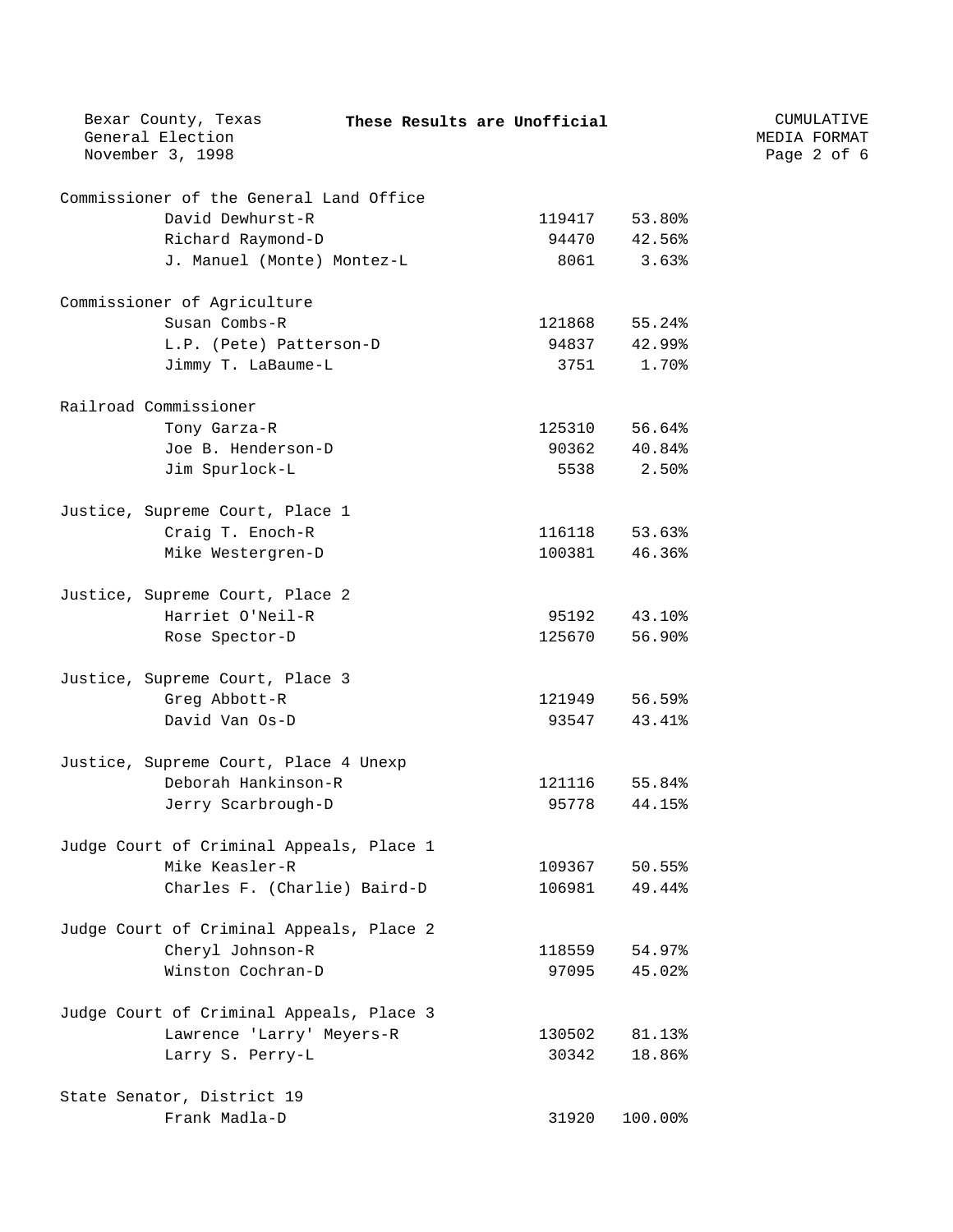| Bexar County, Texas<br>General Election<br>November 3, 1998 | These Results are Unofficial |                  | CUMULATIVE<br>MEDIA FORMAT<br>Page 3 of 6 |
|-------------------------------------------------------------|------------------------------|------------------|-------------------------------------------|
| State Representative, District 115                          |                              |                  |                                           |
| Leticia Van de Putte-D                                      | 10939                        | 100.00%          |                                           |
| State Representative, District 116                          |                              |                  |                                           |
| Leo Alvarado, Jr.-D                                         | 11372                        | 100.00%          |                                           |
| State Representative, District 117                          |                              |                  |                                           |
| John Amos Longoria-D                                        | 8212                         | 100.00%          |                                           |
| State Representative, District 118                          |                              |                  |                                           |
| Carlos (Charlie) Uresti-D                                   | 9873                         | 100.00%          |                                           |
| State Representative, District 119                          |                              |                  |                                           |
| Robert Puente-D                                             | 12100                        | 100.00%          |                                           |
| State Representative, District 120                          |                              |                  |                                           |
| Ruth Jones McClendon-D                                      | 11941                        | 100.00%          |                                           |
| State Representative, District 121                          |                              |                  |                                           |
| Bill Siebert-R                                              | 22953                        | 100.00%          |                                           |
| State Representative, District 122                          |                              |                  |                                           |
| John H. Shields-R                                           | 28744                        | 100.00%          |                                           |
| State Representative, District 123                          |                              |                  |                                           |
| Frank J. Corte, Jr.-R                                       | 26361                        | 100.00%          |                                           |
| State Representative, District 124                          |                              |                  |                                           |
| Juan F. Solis, III-D                                        | 12468                        | 100.00%          |                                           |
| State Representative, District 125                          |                              |                  |                                           |
| Arthur (Art) Reyna-D                                        | 11434                        | 100.00%          |                                           |
| Justice, 4th Court of Appeals, Place 1<br>Tom Rickhoff-R    | 144377                       | 100.00%          |                                           |
|                                                             |                              |                  |                                           |
| Justice, 4th Court of Appeals, Pl2, Unexp                   |                              |                  |                                           |
| Karen Angelini-R<br>Jim Branton-D                           | 125156<br>96590              | 56.44%<br>43.55% |                                           |
|                                                             |                              |                  |                                           |
| District Judge, 45th Judicial District<br>Jim Brister-R     | 99005                        | 45.08%           |                                           |
| Carol R. Haberman-D                                         | 120590                       | 54.91%           |                                           |
| District Judge, 57th Judicial Dist Unexp                    |                              |                  |                                           |
| Pat Boone-R                                                 | 116680                       | 53.28%           |                                           |
| Barbara Nellemore-D                                         | 102275                       | 46.71%           |                                           |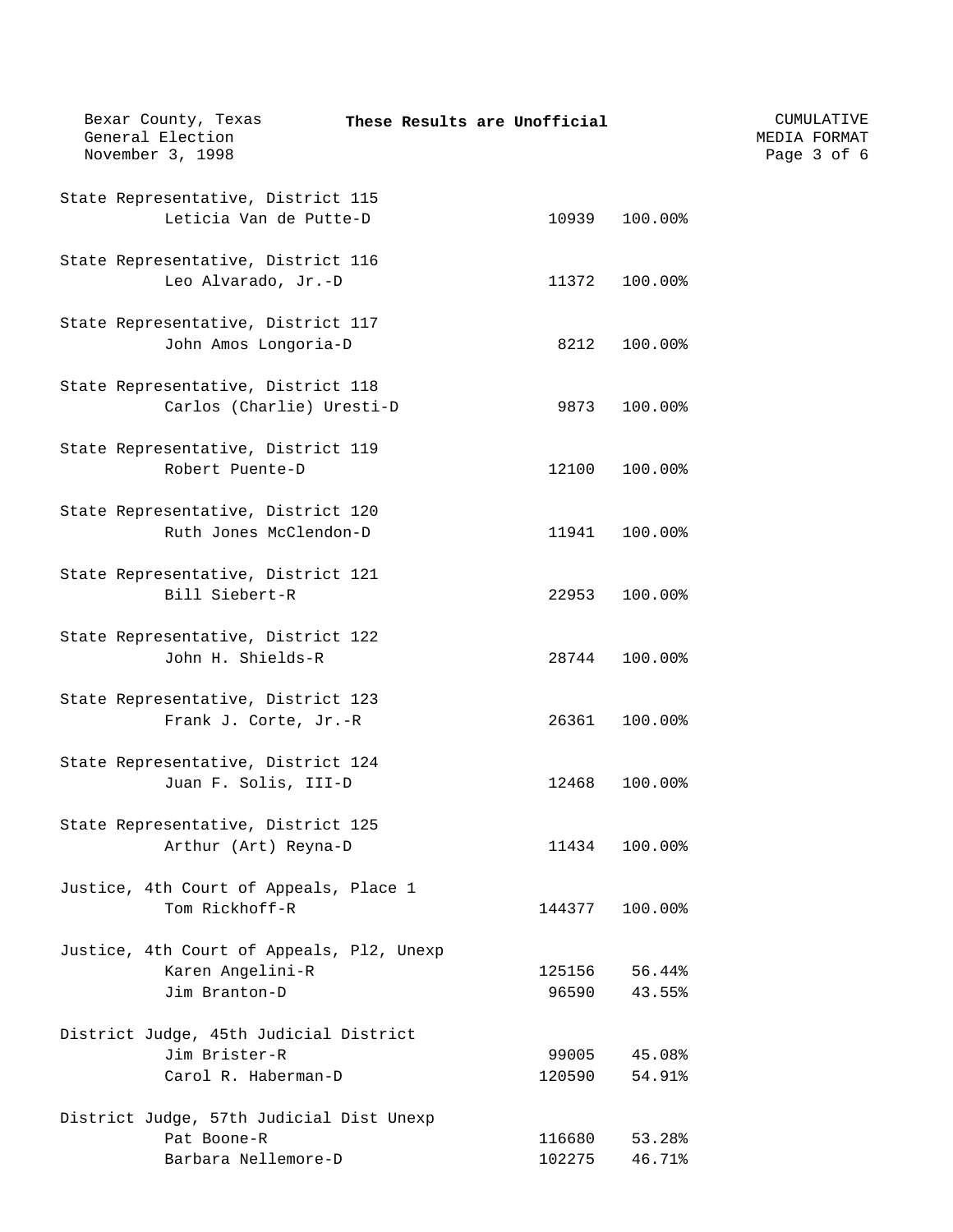| Bexar County, Texas<br>General Election<br>November 3, 1998   | These Results are Unofficial |         | CUMULATIVE<br>MEDIA FORMAT<br>Page 4 of 6 |
|---------------------------------------------------------------|------------------------------|---------|-------------------------------------------|
|                                                               |                              |         |                                           |
| District Judge, 144th Judicial District                       |                              |         |                                           |
| Mark Luitjen-R                                                | 119204                       | 55.77%  |                                           |
| Gammon Guinn-D                                                | 94511                        | 44.22%  |                                           |
|                                                               |                              |         |                                           |
| District Judge, 150th Judicial District<br>Janet Littlejohn-R | 125072                       | 58.03%  |                                           |
| Jeffrey Bernstein-D                                           | 90437                        | 41.96%  |                                           |
|                                                               |                              |         |                                           |
| District Judge, 186th Judicial District                       |                              |         |                                           |
| Sam Katz-R                                                    | 107663                       | 50.36%  |                                           |
| Mario Del Prado-D                                             | 106105                       | 49.63%  |                                           |
| District Judge, 187th Judicial District                       |                              |         |                                           |
| Raymond Angelini-R                                            | 120608                       | 56.32%  |                                           |
| Andrew D. Thomas-D                                            | 93509                        | 43.67%  |                                           |
|                                                               |                              |         |                                           |
| District Judge, 224th Judicial District                       |                              |         |                                           |
| David Peeples-R                                               | 128879                       | 59.45%  |                                           |
| Ken Clark-D                                                   | 87889                        | 40.54%  |                                           |
| District Judge, 225th Judicial District                       |                              |         |                                           |
| John Specia-R                                                 | 138791                       | 100.00% |                                           |
| District Judge, 226th Judicial District                       |                              |         |                                           |
| Sid Harle-R                                                   | 137288                       | 100.00% |                                           |
|                                                               |                              |         |                                           |
| District Judge, 227th Judicial District                       |                              |         |                                           |
| Steve Hilbig-R                                                | 103984                       | 47.43%  |                                           |
| Philip A. Kazen, Jr.-D                                        | 115248                       | 52.56%  |                                           |
| District Judge, 285th Judicial District                       |                              |         |                                           |
| Michael P. Peded-R                                            | 134049                       | 100.00% |                                           |
|                                                               |                              |         |                                           |
| District Judge, 288th Judicial District                       |                              |         |                                           |
| Frank Montalvo-R                                              | 122245                       | 56.81%  |                                           |
| B.F. (Biff) Pennypacker-D                                     | 92904                        | 43.18%  |                                           |
| District Judge, 289th Judicial District                       |                              |         |                                           |
| Therese Huntzinger-R                                          | 97954                        | 45.06%  |                                           |
| Carmen Kelsey-D                                               | 119407                       | 54.93%  |                                           |
| District Judge, 290th Judicial District                       |                              |         |                                           |
| Sharon MacRae-R                                               | 122591                       | 57.42%  |                                           |
| Kerby Johnson-D                                               | 90908                        | 42.58%  |                                           |
|                                                               |                              |         |                                           |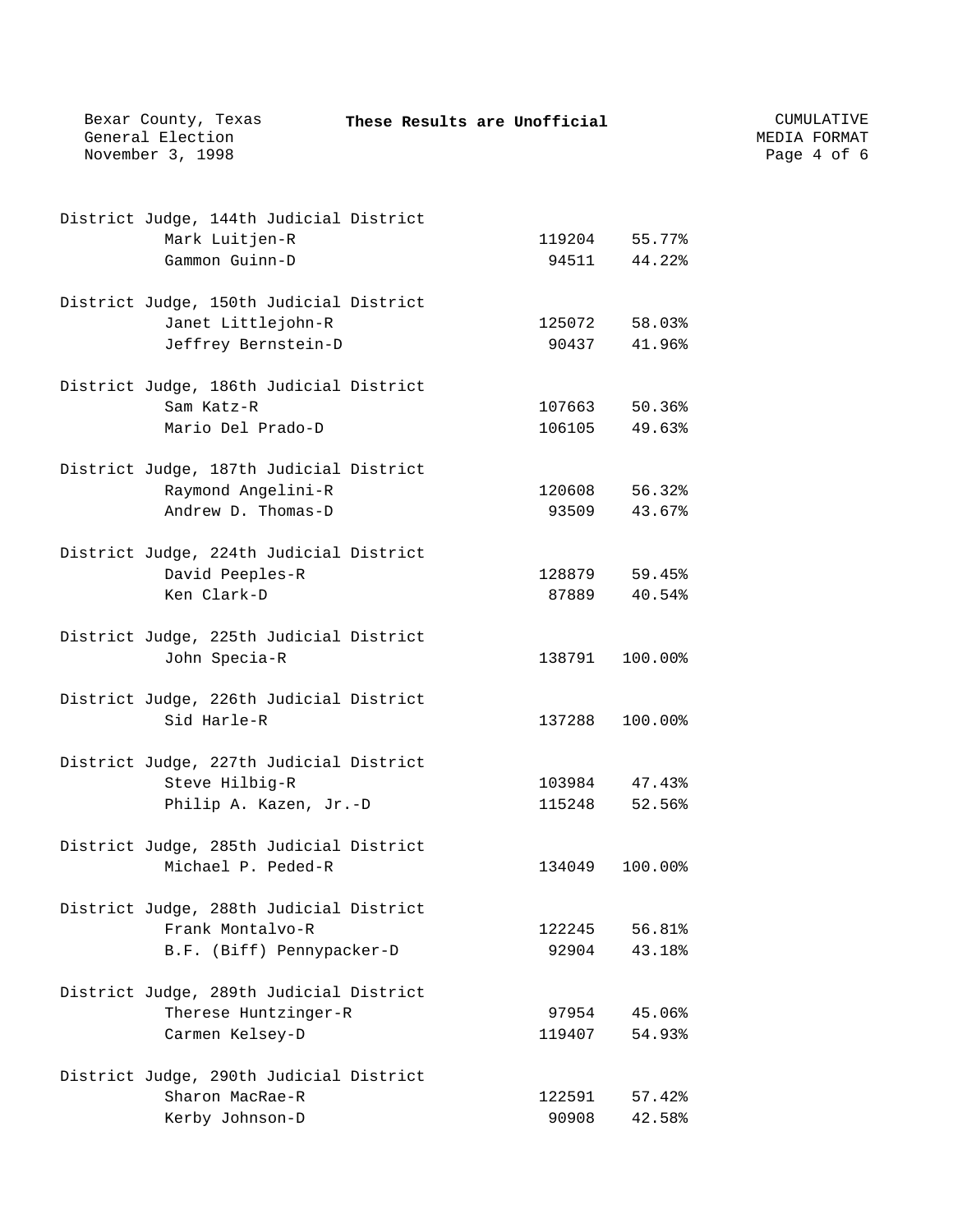|              | Bexar County, Texas<br>General Election         |  | These Results are Unofficial |               | CUMULATIVE<br>MEDIA FORMAT |  |  |
|--------------|-------------------------------------------------|--|------------------------------|---------------|----------------------------|--|--|
|              | November 3, 1998                                |  |                              |               | Page 5 of 6                |  |  |
|              | Criminal District Attorney                      |  |                              |               |                            |  |  |
|              | Susan D. Reed-R                                 |  |                              | 125226 57.18% |                            |  |  |
|              | Mary Roman-D                                    |  |                              | 93763 42.81%  |                            |  |  |
| County Judge |                                                 |  |                              |               |                            |  |  |
|              | Cindi Taylor Krier-R                            |  | 139894                       | 100.00%       |                            |  |  |
|              |                                                 |  |                              |               |                            |  |  |
|              | Judge, County Court at Law No. 1<br>Al Alonso-D |  |                              | 100.00%       |                            |  |  |
|              |                                                 |  | 130308                       |               |                            |  |  |
|              | Judge, County Court at Law No. 2                |  |                              |               |                            |  |  |
|              | Bob Switzer-R                                   |  | 105190                       | 49.56%        |                            |  |  |
|              | Paul Canales-D                                  |  | 107028                       | 50.43%        |                            |  |  |
|              | Judge, County Court at Law No. 3                |  |                              |               |                            |  |  |
|              | S. (Shay) Gebhardt-R                            |  | 134008                       | 100.00%       |                            |  |  |
|              | Judge, County Court at Law No. 4                |  |                              |               |                            |  |  |
|              | Sarah Garrahan-R                                |  | 134203                       | 100.00%       |                            |  |  |
|              | Judge, County Court at Law No. 5                |  |                              |               |                            |  |  |
|              | Timothy F. Johnson-R                            |  |                              | 119821 56.47% |                            |  |  |
|              | Milton Fagin-D                                  |  |                              | 92358 43.52%  |                            |  |  |
|              |                                                 |  |                              |               |                            |  |  |
|              | Judge, County Court at Law No. 6                |  |                              |               |                            |  |  |
|              | M'Liss Christian-R                              |  |                              | 108247 50.24% |                            |  |  |
|              | Norma Gonzales-D                                |  | 107191                       | 49.75%        |                            |  |  |
|              | Judge, County Court at Law No. 7                |  |                              |               |                            |  |  |
|              | Bill C. White-R                                 |  | 115784                       | 54.47%        |                            |  |  |
|              | John Alan Blair, III-D                          |  | 96754                        | 45.52%        |                            |  |  |
|              | Judge, County Court at Law No. 8                |  |                              |               |                            |  |  |
|              | Bill Harris-R                                   |  | 101567                       | 47.39%        |                            |  |  |
|              | Karen Crouch-D                                  |  | 112745                       | 52.60%        |                            |  |  |
|              | Judge, County Court at Law No. 9                |  |                              |               |                            |  |  |
|              | Wayne A. Christian-R                            |  | 114221                       | 53.38%        |                            |  |  |
|              | Leticia A. Luna-D                               |  | 99746                        | 46.61%        |                            |  |  |
|              |                                                 |  |                              |               |                            |  |  |
|              | Judge, County Probate Court No. 1               |  |                              |               |                            |  |  |
|              | Polly Jackson Spencer-D                         |  | 132863                       | 100.00%       |                            |  |  |
|              | Judge, County Probate Court No. 2               |  |                              |               |                            |  |  |
|              | Sandee Bryan Marion-R                           |  | 134514                       | 100.00%       |                            |  |  |